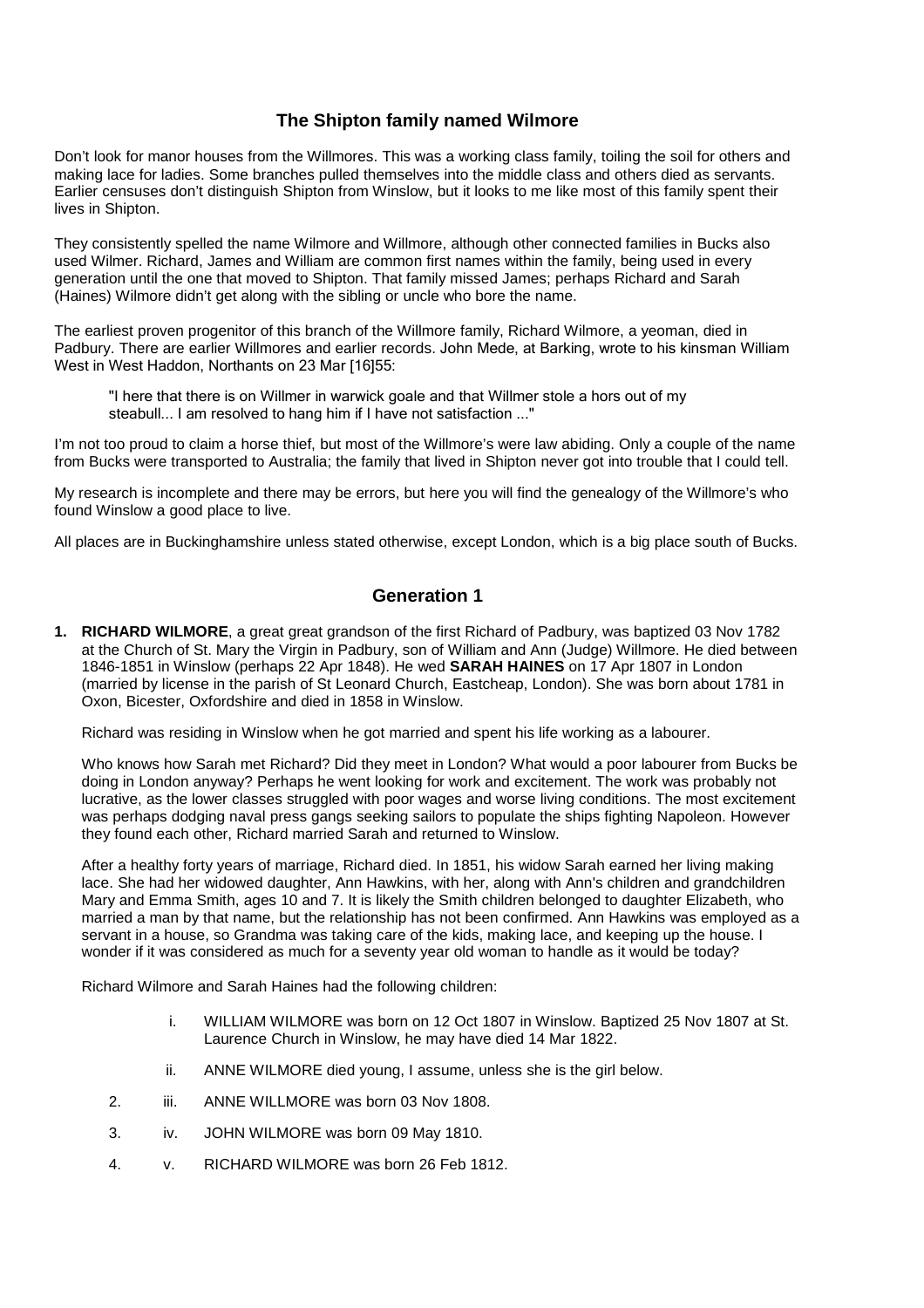- v. ELIZABETH WILLMORE was baptized 21 Aug 1814 at St. Laurence Church in Winslow. She died in 1849 in Leckhamstead. Perhaps she wed RICHARD SMITH on 12 Oct 1839 in Leckhamstead; the marriage has not been proven to be her's.
- 5. vi. JAMES WILLMORE was born about 1817.
- 6. vii. GEORGE WILLMORE was born in Winslow about 1819.
- 7. viii. MARY WILLMORE was born about 1822.
	- ix. SUSANNA WILLMORE was born about 1824 in Winslow. She married JOHN OSWELL 19 Aug 1849 at St. Laurence Church, Winslow. He was born about 1820, probably in Winslow. He died in 1866, to be replaced by a second husband, William Robinson, who died in 1868.

From St. Laurence, Winslow parish records ---------------------------------------------------------

Married by banns 19 Aug 1849 OSWELL John X , 29, bach, Serv of Winslow, Bucks, s of John Oswell, Groom WILLMORE Susannah X , 25, spin of Winslow, Bucks, d of Richard Willmore, Laborer Witnesses: Charles Smith, Sarah X Willmore

In 1861 John was a victualler at the Barley Mow Inn on High Street, Stony Stratford. Today, the Barley Mow is a private residence at the entrance to the town on the south bank of the Ouse.

As the census shows, John and Susanna had five children: John, Oliver, Sarah Jane, Emily, and Clara. William Robinson is responsible for one more: Walter.

- x. SUSAN WILLMORE was born about 1826. This child may be the Susanna found above.
- xi. SARAH WILLMORE was born about 1836 in Winslow. Did she die in 1914 in Winslow? Or did she marry George Hawkins, brother of the William Hawkins who married Sarah's sister Ann? Ann, William, George, and his wife, Sarah (Willmore) Hawkins, immigrated to America. The details are not set in stone, but it sure makes sense.

## **Generation 2**

**2. ANNE WILLMORE** (Richard<sup>1</sup> Wilmore) was born in Winslow 03 Nov and baptized 9 Dec 1808 at St. Laurence Church. She died 01 Sep 1858 in Blackman Township, Jackson County, Michigan, United States of America. She married **WILLIAM H. HAWKINS** 01 Nov 1835 in Winslow at St. Laurence Church, son of William and Lucy Hawkins. He was born on 08 Jan 1810 in Winslow. He died on 29 Sep 1879 in Leoni Township, Jackson County, Michigan.

I combined two Ann's - both listed as daughters of this family - into one, though I am not certain they should be combined. The only information I had on one was that her name was Anne (spelled with an e) and she was christened 3 Nov 1808 in Winslow. The rest of the information belonged with the Ann (with no e) known to my family.

From England and Wales, Civil Registration Index: 1837-1983

--------------------------------------------------------------------------------- WILLMORE, Ann Record Type: Marriages Quarter: March Year: 1842 District: Buckingham County: Buckinghamshire Oxfordshire Volume: 6 Page: 423

From St. Laurence parish records

-------------------------------------------- Married by banns 1 Nov 1835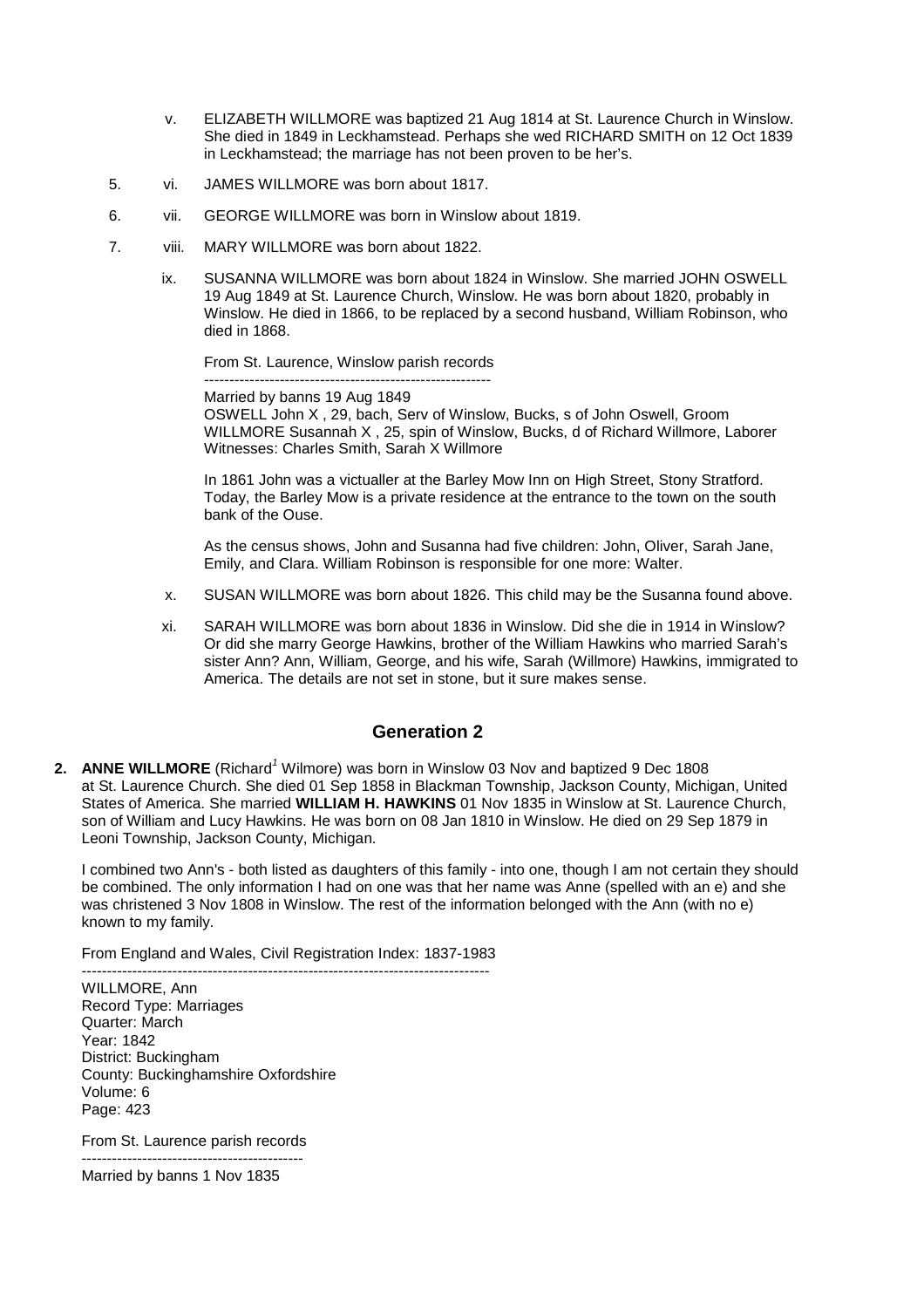HAWKINS William X, bach of this parish WILMORE Ann, spin of this parish Banns Witnesses: John Hazzard, Elizabeth X Wilmore

William's parents were William and Lucy Hawkins. I can't locate his baptism in Bucks parish records; there is no William with parents named William and Lucy, no William baptized in 1810 who could be him, and none listed at all in Winslow. Perhaps the family was nonconformist; those records are harder to come by.

Family stories say that William and his brother George were bridge builders in England. Was that true? It is entirely possible. Henry Provis, a civil engineer, built bridges in Buckinghamshire roughly between 1815 and 1828. One bridge was in Padbury.

In the early 1850s William and George left their families in England and went to America, ending up in Jackson County, Michigan. Why did they go to Michigan? Perhaps it was because Thomas Willmore, an uncle of Ann's, had left Padbury in the 1830's and immigrated to Canada. Thomas wandered around the states for several years, and ended up in Jackson County, Michigan. At the time he came, the government was selling land cheap in Michigan to encourage settlement. There Thomas did very well, becoming a prosperous farmer. (Indeed, the Willmore family became leaders in their corner of Jackson and Ingham counties.) There were a number of other English settlers in the area; some of them also came from Bucks (Elijah Butcher, George Hawes, William Clarke, James Quainton, and Joseph Hamp from Steeple Claydon, Thomas Curtis from Waddesdon, Thomas Harwood from Calverton, and William and Sarah (Plant) Mayo from Quainton are from a quick list.) So Jackson County, Michigan offered familiarity and the hope of success to two brothers let loose in a strange land.

The 1850 American census shows William Hawkins, 39, from England and George Hawkins, 30, from England living with the Edward Miller family in the city of Jackson. The English census in 1851 shows Ann and her four children living with her mother on Buckingham Road in Winslow. You do what you have to do, right? She was a house servant.

By 1853, William earned enough money to send for his family. They came around 1855, which gives plenty of time for William and Ann to write back and forth, arranging matters. He applied for naturalization in Jackson County 4 Oct 1856. The paperwork has not survived so no further information is available. Ann did not have to apply for naturalization. William's citizenship extended to his wife and children.

The 1860 American census shows William Hawkins, 50, from England, as a farmer in Blackman Township. He has 4 children living with him: Elizabeth, 21; Ann, 16; John, 14; and Susan, 9. They were all born in England.

I cannot find him on the 1870 census for Jackson County. After Ann died, William remarried. The family is not clear on the second wife's name and I cannot find her in any records other than the marriage record. Supposedly she was Catherine Buckhead, born about 1822 in England. William's daughter Elizabeth married James Burkhead, whose parents were John A. and Catherine (Smith) Burkhead from Yorkshire. I bet I only need to connect the dots.

The Jackson City Directory of 1905 shows William in Section 18 and 30 of Leoni Township. In 1908 and 1910, he owned 30 acres of farmland in Section 18 with a value of \$900. Earlier, he owned land in section 13 of Blackman Township.

From Cemetery and Church Records of Jackson County 1830-1870

-----------------------------------------------------------------------------------------

Sept. 1 1858 Mrs. Ann Hawkins, at Blackman, wife of Wm. (English) age nearly 50 years

From Gendis, an online collection of death records for the state of Michigan ---------------------------------------------------------------------------------------------------

William Hawkins Date of death: 29-Sep-1879 Ledger Page: 21 **Record Number: 214**<br>Place of death: Leoni **Record County of Death: Jac** Sex: Male Race: White Marital Status: Married Age: 69 years 8 months 2 days Father's Name: Hawkins, William Mother's Name: Hawkins, Lucy Mother's Residence: England Date of record: 12-Jul-1880

County of Death: Jackson Cause of Death: Heart Disease Birthplace: England Occupation: Farmer<br>Father's Name: Hawkins, William Father's Residence: England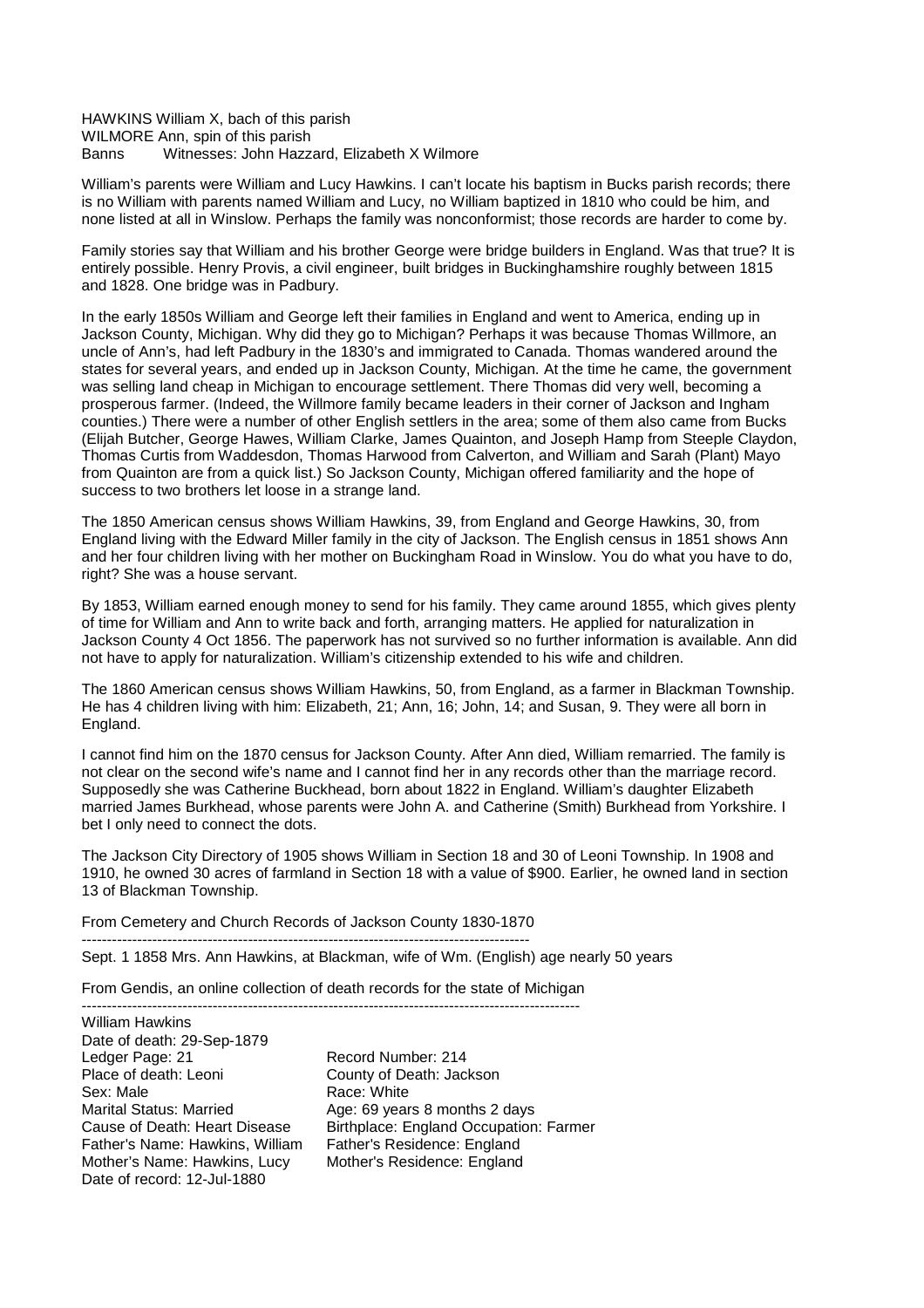About Maxon Cemetery from Jackson County Cemeteries p. 415-417; p. 415A-415D, transcribed for the Internet by Paula J Bedell -----------------------------------------------------------------------------------------------

| Hawkins Wm.      | d. 1879 age: 70yr |
|------------------|-------------------|
| Ann, wife        | d. 1858 age: 49yr |
| Hawkins Sarah L. | 1846-1923         |
| John W.          | 1847-1918         |

Maxon Cemetery is located on Seymour Road between Hawkins Road (just east of Hawkins) and Brills Lake Road, Section 20, Leoni Township, Jackson County, Michigan. Hawkins, King, Sargent, Seymour, Smith, and Updike, all names of people buried in Maxon Cemetery, are also the names of roads within 3 miles of the cemetery. Yes, the roads are named after people who owned farms locally. The Seymour family was from Lincolnshire, as were some of the Kings. Hawkins Road refers to William and Ann's family.

William H. Hawkins and Anne Willmore had the following children:

i. ELIZABETH HAWKINS was born 14 Jul 1844 in Winslow according to her headstone. She died on 03 Mar 1898 in Lee Township, Allegan County, Michigan. She married JAMES H. BURKHEAD after 1869 in Jackson County, Michigan. He was born on 11 Mar 1844 and was baptized 22 Mar 1844 in York, Yorkshire. He died on 29 Apr 1916 in Cheshire Township, Allegan County, Michigan.

At the ripe age of 10, Elizabeth was making lace.

- ii. MARY HAWKINS was born in 1841 in Winslow.
- iii. ANN W. HAWKINS was born on 29 May 1844 in Winslow. She died 18 May 1910 in Leoni Township, Jackson County, Michigan. She married WILLIAM WILMER DANIELS 02 Sep 1860 in Jackson County, son of John Daniel and Ann Willmore. He was born 01 May 1836 in Akeley and died 10 Jun 1909 in Leoni Township, Jackson County, Michigan. According to the 1900 census, Ann had six children, four of whom survived. This couple is on a genealogical merry-go-round; their grandfathers were brothers.
- iv. JOHN WILLIAM HAWKINS was born in Winslow on 22 Apr 1847. He died 22 Mar 1919 in Leoni Township, Jackson County, Michigan of heart exhaustion following acute indigestion. He married SARAH LANEY WEED on 09 Jul 1878 in Jackson County, Michigan. She was born 09 Jul 1846 in Lockport, Niagara County, New York. She died in 1928 in Jackson County, Michigan.

John, nicknamed Jack, had to make himself a wooden leg; he had an accident with a saw while buzzing wood. He went to kick off the belt and caught his leg.

He is listed in the 1884 Jackson plat book in Section 18. The 1894 plat book shows he owned at least 80 acres there. The Jackson City Directory of 1905 shows him owning land in sections 18, 19, and 122, with a worth of \$2850. In 1910 he is in sections 7, 8, 18, and 100, valued at \$7850. His farm was at the corner of Hawkins and Trumble Road.

v. SUSAN W. HAWKINS was born in Apr 1850 in England. She died 23 Sep 1920 in Jackson city, Jackson County, Michigan (presumably). She married WILFRED BENNETT on 21 Apr 1874 in Jackson County, Michigan. He was born in Nov 1852 in England. He died on 05 Sep 1928 in Jackson city, Jackson, Michigan (presumably).

Before her marriage, Susan was in service to George Kennedy, a life insurance agent in the city of Jackson. It was a small family with two teenage children, so it can be assumed Susan was not worked to the bone.

Wilfred Bennett was baptized 4 May 1853 in Gawcott, Buckinghamshire, son of George and Ann Bennett. Going to the 1861 census, Wilfred's father, George Bennett, was a farmer with 207 acres employing 6 men and 2 boys. George E. and John H. were siblings to Wilfred.

Wilfred was on the 1871 census in Hillesden. His mother was Anne Cooper, a retired farmer. She owned her own home rather than living in a cottage. Wilfred's sisters were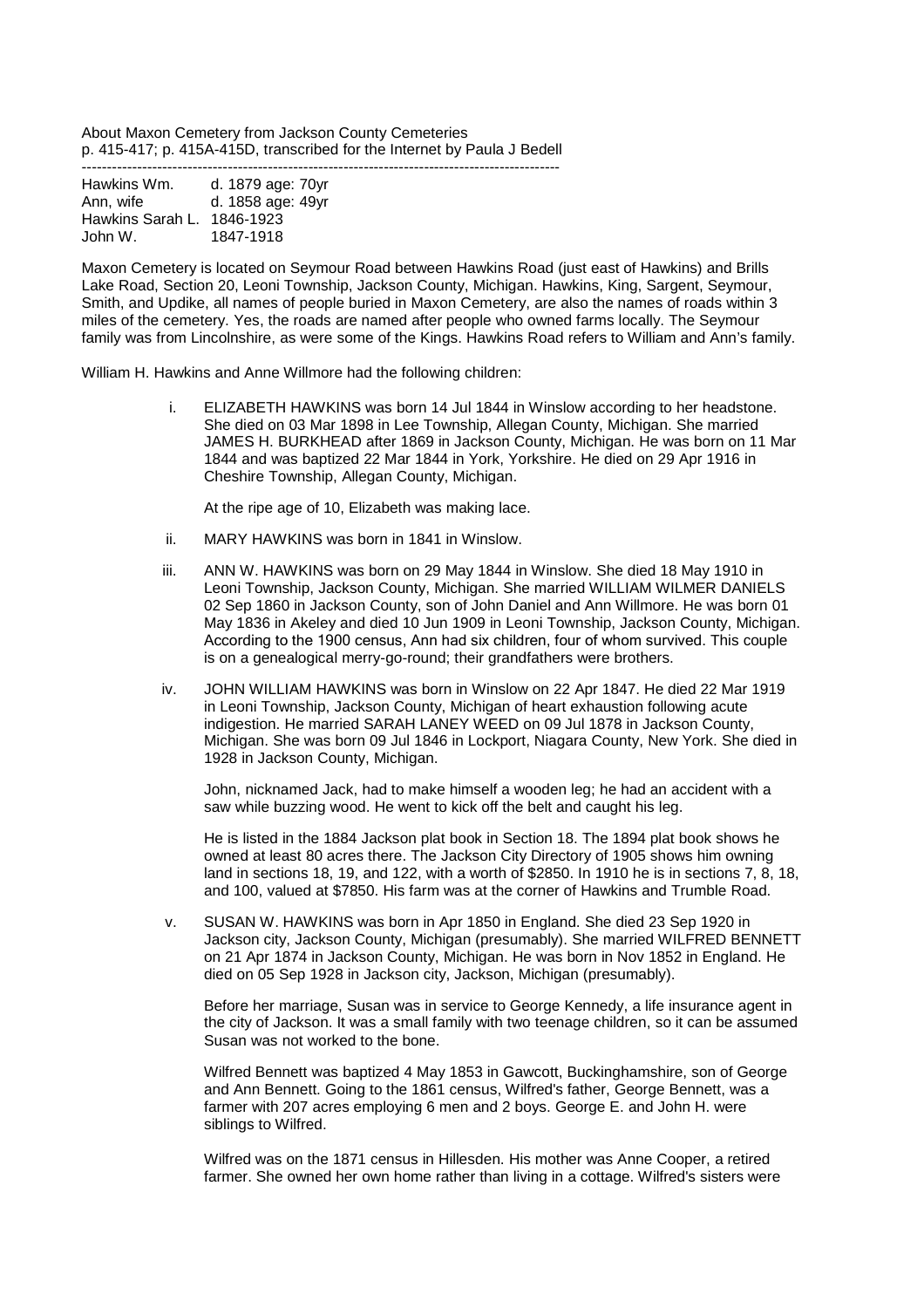Ada Mary, Louisa Anne, and Emily. Wilfred was also listed visiting Thomas Thorpe, a butcher, and his wife Mary, in Buckingham. Wilfred's occupation was given as a shepherd.

From the ship passenger list, it appears Wilfred came from England in 1871 with his siblings, his mother, and stepfather, Francis A. Cooper. They were in steerage.

Wilfred was superintendent of Mt. Evergreen Cemetery in Jackson city. Both Susan and Wilfred are buried there.

**3. JOHN WILMORE** (Richard<sup>1</sup>) was born 09 May 1810 in Winslow and died before 1871 (an assumption made as he is not found on the 1871 census). He married (1) an unknown lady. He married (2) Winslow native **ELIZABETH VERNEY** 22 Jun 1835 in Winslow's St. Laurence Church. She was born in 1806 and died before 1861 (as John is married to Hannah for the 1861 census). He married (3) **HANNAH BANDY** between 1851-1861. Hannah was born in Padbury about 1822.

From parish records of St. Laurence, Winslow

------------------------------------------------------------ Married by banns 22 Jun 1835 WILLMORE John X, wid of this parish VERNEY Elizabeth, spin of this parish Witnesses: William X Hawkins, Ann Willmore

John was an agricultural labourer. For the 1851 census, he was living on Horn Street. Before 1861, he moved to Sheep Street. I don't have to see the buildings to know that the house on Horn Street must have been smaller than the one on Sheep Street. No matter how you arrange bodies, there is a marked difference between housing four children and seven children.

Bandy was not Hannah's maiden name; she was a widow when she married John. On the 1861 census she and John have her son Henry Bandy, age 18, with them. I couldn't find a Hannah born in Bucks anywhere near the correct age married to a Bandy in any of the earlier censuses. Then some researcher threw a monkey in the works and suggested her first name was Susanna or Anna. If anyone figures out who she is, I would like to know.

John Wilmore and Elizabeth Verney had the following children:

i. GEORGE WILMORE was born about 1838 in Winslow. He married MARY BUDD on 28 Sep 1859. She was born in 1835 in Winslow or Quainton.

There may have been a second son named George, probably born in 1835; he was baptized 8 Nov 1835 at St. Laurence Church in Winslow. This George was born in 1838. I would presume the other George died young.

George worked as a carman (1861) – a delivery driver – then agricultural labourer (1871). By 1881, he had become a bricklayer's labourer.

- ii. HARRIET WILMORE was born about 1840 and died 04 Jun 1840 in Winslow.
- 8. iii. ROBERT WILMORE was born about 1843.
	- iv. WILLIAM WILMORE was born about 1850 in Winslow.

I am not sure who William is. He is listed with John and his third wife, Hannah, for the 1861 census as a "son-in-law", as if he was a son of Hannah. This would give Hannah multiple marriages; the first two to a Bandy and a Willmore, the third to John Wilmore.

John Wilmore and Hannah Bandy had the following children, all born in Winslow:

- i. MARY WILMORE was born about 1855.
- ii. ELIZABETH A. WILMORE was born about 1858.
- iii. CATHERINE A. WILMORE was born in 1861.
- 4. RICHARD WILMORE (Richard<sup>1</sup>) was born in Winslow on 26 Feb 1812 and baptized 16 Apr 1812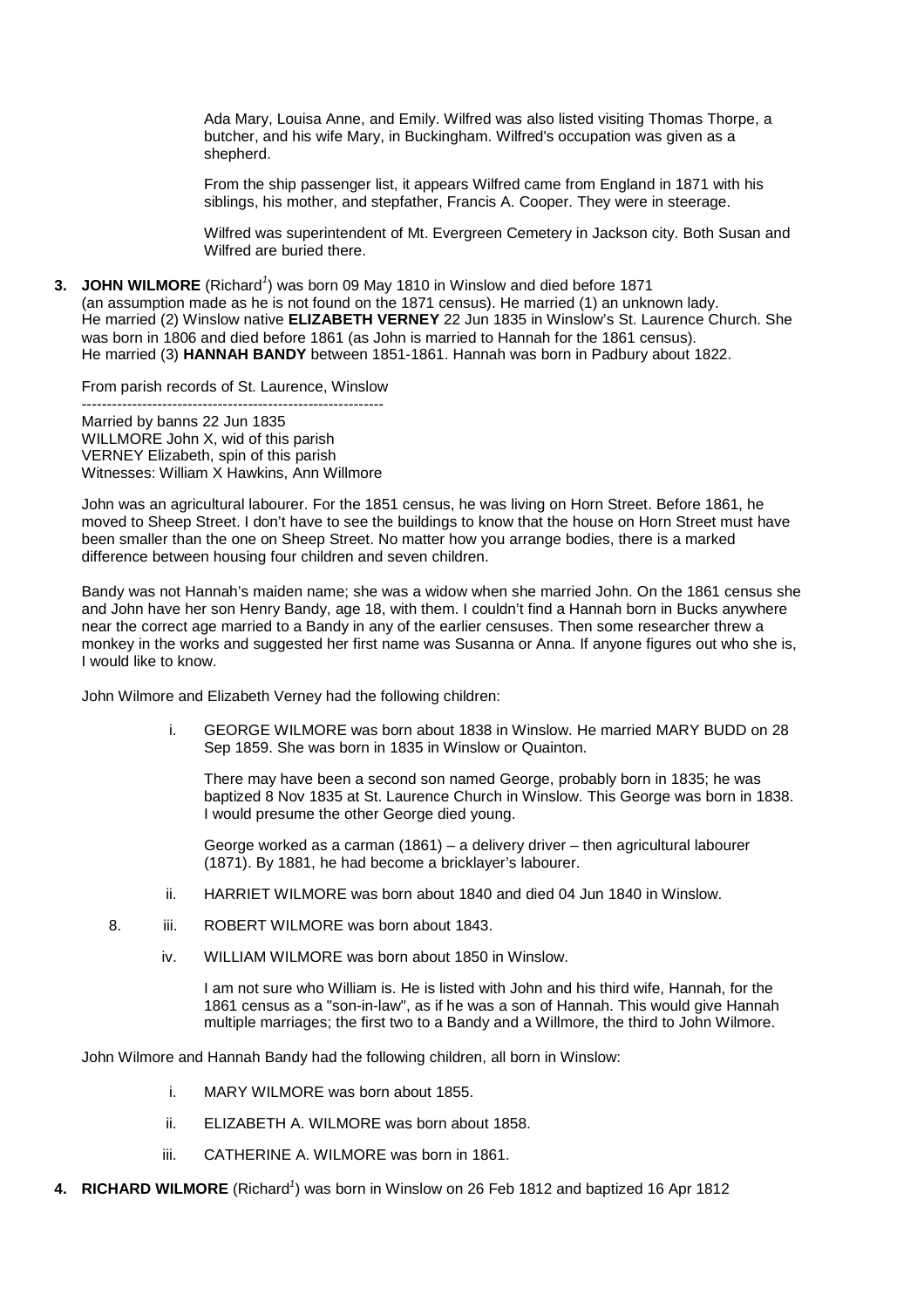at St. Laurence Church in Winslow. He died on 28 Jun 1883 in Winslow. He married **ANN SAUNDERS** on 15 Jun 1830 in Winslow (as the official record says, Addington in this County, Winslow). Witnesses to their marriage were John Willmore and Elizabeth Saunders. Ann was born in 1803 in Ashendon and died in Dec 1895. She may have been a Judge descendant, making her and Richard connections before they wed.

Richard was an agricultural laborer, but by 1861 he called himself a farmer. In 1881 he was a Sand Merchant. They lived in the same house on the London Road in Shipton for ten to twenty years, and then moved to Aylesbury Road.

On 24 Jun 1896, the following properties in Shipton were sold:

A neat brick and slated house, newly erected and substantially built, situate at Shipton, facing the Main Road, late in the occupation of Mrs Wilmore, deceased. Estimated Annual Rental £6 10s. [This does not seem to be listed in the 1891 census]

4 brick-built and slated cottages, severally in the occupation of Mrs Brockless, Mrs Bowler, Samuel Norman, and one vacant, at the following rents, when all let: three at 1s 8d per week & one at 1s 9d. [These were in Swanbourne Road]

The first property listed above was occupied by Ann (Saunders) Wilmore. One of the cottages was occupied by Samuel Norman and his wife, Ann Saunders' daughter Ann.

Richard Wilmore and Ann Saunders had the following children:

i. MARY ANN WILLMORE was born about 1831 in Winslow.

In 1851, she was a house servant to Thomas Morecraft, his wife Emma, and their young grandson, Montague, at the Morecraft home on the Buckingham Road in Winslow. Mr. Morecraft was a landed proprietor.

- ii. ELIZABETH WILMORE was born about 1833 in Winslow. Like her sister, Mary Ann, Elizabeth was in service in 1851.
- 9. iii. HANNAH WILMORE was born about 1835.
	- iv. SARAH WILMORE was born on 25 Nov 1836 in Winslow. Her name was given as Wellmore in the baptismal record of the Winslow Independent Church. Since the family was Church of England, I wonder if Sarah belongs in this list.
	- v. MARTHA WILMORE was born about 1838 in Winslow. The birth was registered in the 3rd Quarter in Winslow). She married ALFRED BETTS in Dec 1870 in Winslow. He was born about 1836 in Nash. In 1851, Martha was at home with her parents earning money as a lace maker. By 1861, she had taken a similar position as her sister Mary Ann; Martha was a servant to George and Elizabeth Moorcraft. George, born in Winslow, was retired from his business as a linen draper. The elderly couple lived in Tower Hamlet, Hackney, Middlesex. After she wed Alfred, Martha lived in Buckingham, where Alfred worked as a carrier.
- 10. vi. WILLIAM WILMORE was born about 1841.
	- vii. SUSANNA WILMORE was born about 1844 in Winslow.
- 11. viii. RICHARD WILMORE was born about 1846.
	- ix. GEORGE WILMORE was born in 1851 in Winslow. He became a shoemaker and lived on Aylesbury Road in Winslow. He may have died in 1872.
	- x. ANN WILMORE was born about 1859 in Winslow. She married a local boy, SAMUEL NORMAN, 19 Sep 1880 in St. Laurence Church, Winslow. He was born about 1858 and died in 1935.

Ann spent her life in Shipton next door to her mother. She had eight children, one of whom had died by 1911. Her husband was an ordinary agricultural labourer. It sounds dull, but she never worked outside the home according to the census. She didn't make lace, she didn't dust other people's homes, so she had it better than her sisters.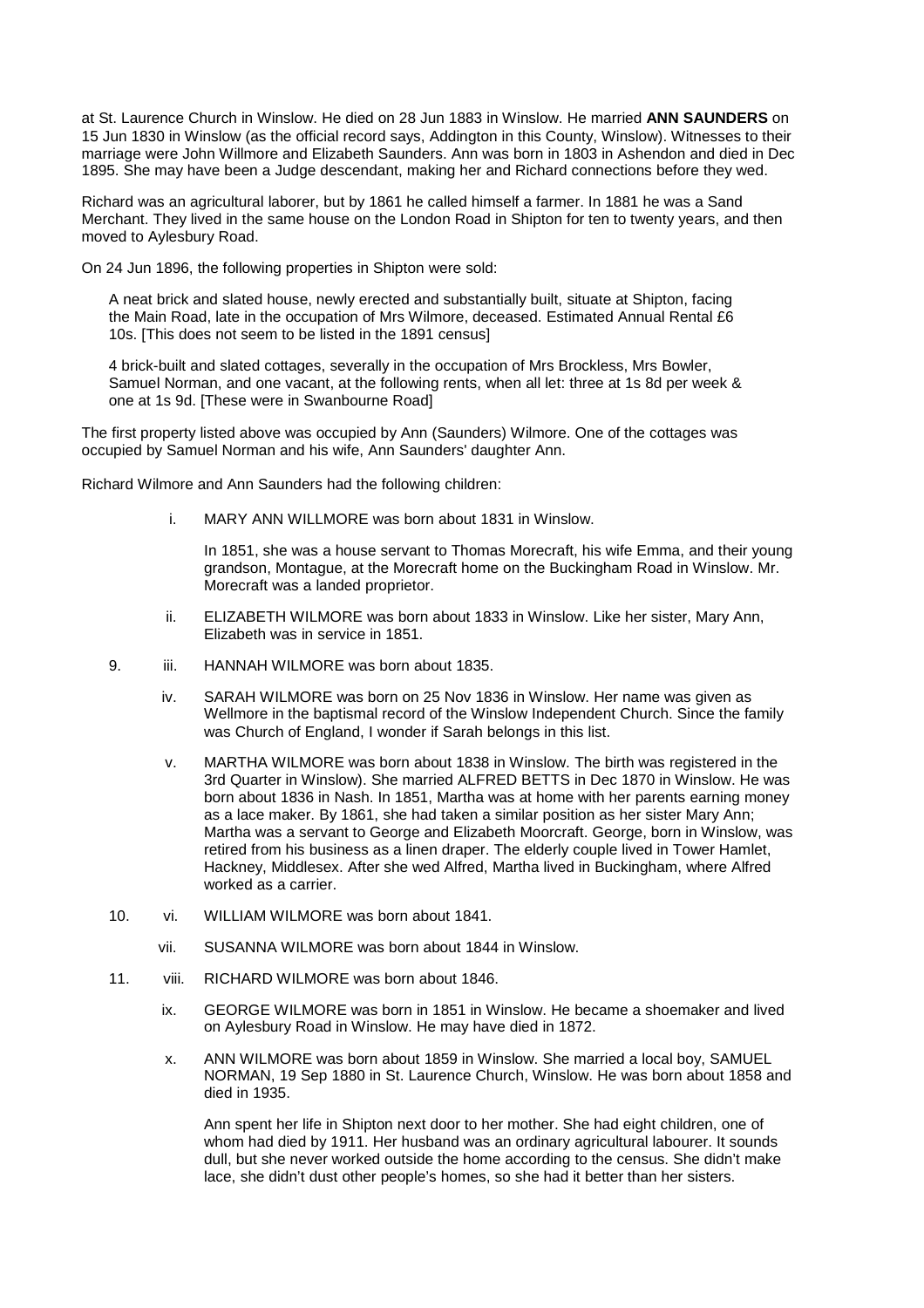- xi. AMY WILMORE was born about 1859 in Winslow. This girl might be Ann, although it has not been confirmed.
- **5. JAMES WILLMORE** (Richard<sup>1</sup> Wilmore) was born about 1817 in Winslow. He wed MARY ANN BAILEY 21 Oct 1839 in Winslow's St. Laurence Church. She was born about 1816 in Winslow.

From Winslow parish records

-------------------------------------- Married by Banns 21 Oct 1839 WILLMORE James X, 21, bach, lab of Winslow, s of Richard Willmore, Labourer BAILEY Mary Ann X, 27, spin, Lacemaker of Winslow, d of William Bailey, Carpenter Witnesses: William X Hawkins, Elizabeth X Willmore

James Willmore and Mary Ann Bailey had the following children:

- i. WILLIAM WILLMORE was baptized 06 Sep 1840 in Winslow at St. Laurence Church.
- ii. RICHARD WILLMORE was baptized 23 Apr 1843 at St. Laurence Church in Winslow. In 1861 he was lodging in Winslow with William Hopkins and working as a bricklayer's labourer.
- iii. GEORGE WILLMORE was baptized 25 Apr 1846 in Winslow's St. Laurence Church.
- iv. JOHN WILLMORE was baptized 25 Apr 1846 in Winslow's St. Laurence Church. Was he George's twin? I have not been able to discover that he was. Boarding with George and Rebecca Goodman in 1861, John was employed as an agricultural labourer.

In 1897, Winslow charities gave bread on the first Friday in January to those parishioners who applied for it. John Wilmore, with one person in his family, received one loaf of bread. He could have asked for coal, but did not receive any. I have no proof that the receiver of bread is this John, but I have no other in Winslow who fits the time frame.

**6. GEORGE WILLMORE** (Richard<sup>1</sup> Wilmore) was born in Winslow about 1819 and died there 13 Aug 1889. He married **ELIZA JENNINGS** on 30 May 1842 in East Claydon. She was born about 1819 in East Claydon or Shenley.

From St. Laurence, Winslow parish records

--------------------------------------------------------- Married 1 Apr 1842 WILLMORE George, bach of this parish JENNINGS Eliza, spin of East Claydon, Bucks The entry lacks witnesses; was the ceremony performed in East Claydon and registered in both parishes?

Her parents were William Jennings (b. 1 Apr 1798 in East Claydon) and Mary Whitehall.

In 1871 George's grandson Frederick, age 3, was with George's family. I have no hint as to who Frederick's parents were.

Another researcher has George as a son of James, not Richard.

George Willmore and Eliza Jennings had the following children:

- i. THOMAS BARNES WILLMORE was baptized 2 Oct 1842 in East Claydon. He married a woman from Bedfordshire named Emma and died on 22 Sep 1903 in London. By occupation, he was an agricultural labourer. Come 1881 he is in Kentish Town, St. Pancras, London, still working as a labourer. He and Emma are in Regent's Park, St. Pancras in 1901. His brother George is with them.
- ii. MARY ANN WILLMORE was born 02 Apr and baptized 4 May 1845 in Winslow. She died in Jun 1902 in London. She married EDWARD JEFCOATE 23 Oct 1870 in London (Christ Church (Somertown)). He was born about 1848 in Stony Stratford. He died 03 Apr 1894 at the Colney Hatch Lunatic Asylum in Greater London, worth £264 2s. 10d.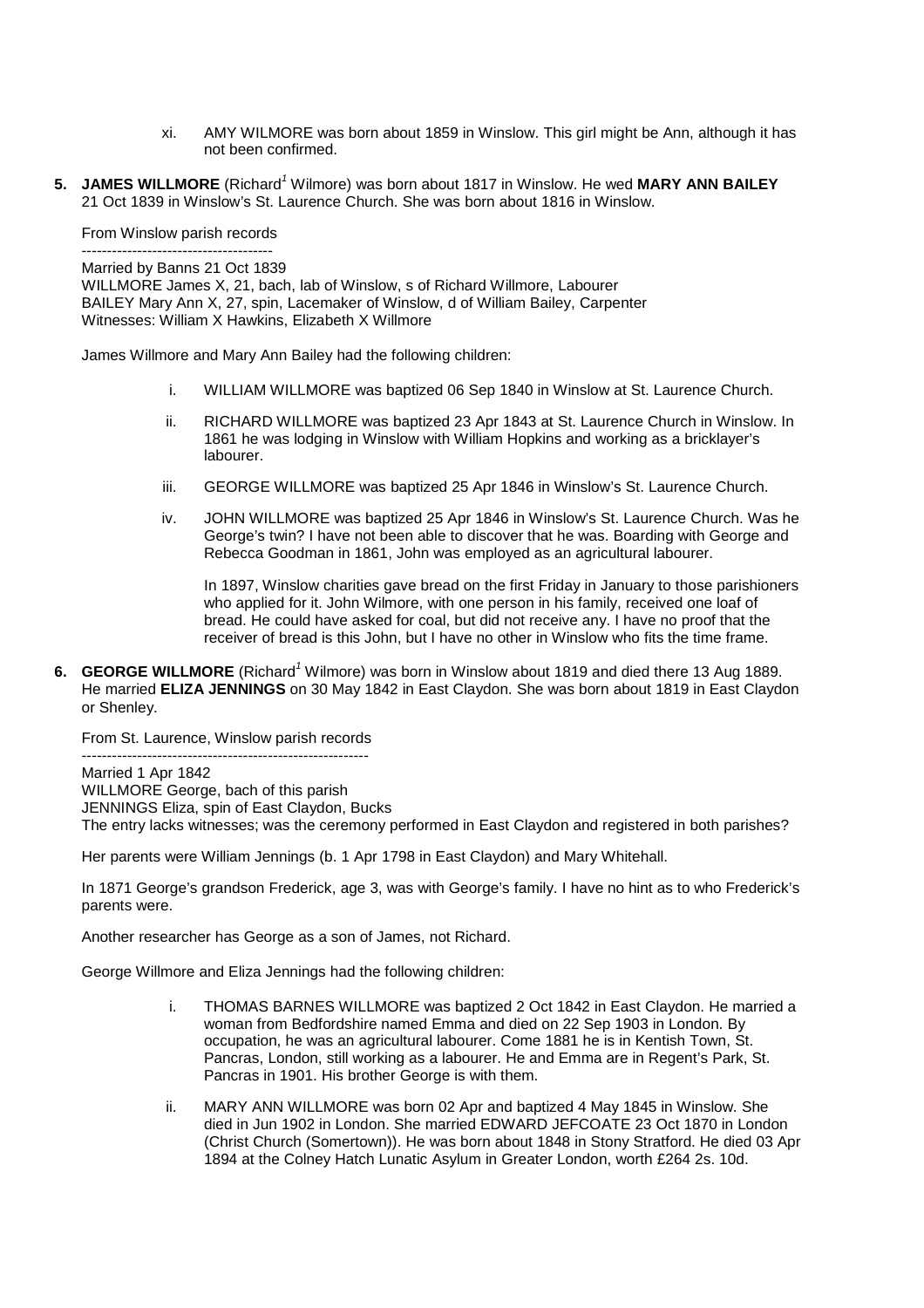- iii. CHARLOTTE WILLMORE was baptized 2 Apr 1848 in Winslow and died in Jun 1902 in London. She married WILLIAM PEPPER in 1877. He was born in Leighton Buzzard, Bedfordshire. In 1851, she followed the family career of lace maker. In 1881, they lived in Kentish Town, St. Pancras, London, where William was a labourer.
- iv. GEORGE WILLMORE was baptized 2 Apr 1848 in Winslow, which leads one to believe he was Charlotte's twin. He was an agricultural labourer.
- v. ELIZA WILLMORE was baptized 11 May 1851 and died 20 Dec 1857 in Winslow.
- vi. ROSETTA WILLMORE was born about 1857 and died the same day as her sister Eliza, which ruined Christmas for the family.
- vii. CLARA WILLMORE was born about 1859 in Winslow. She died on 15 Dec 1914 in Winslow.
- viii. SUSAN WILLMORE was born about 1859 in Winslow. She married EDWIN PUGH on 08 Apr 1882 in Camden, Middlesex. He was born about 1857 in Brimington, Derbyshire. By 1891, they were in Charlton, Middlesex.
- 12. ix. JAMES WILMORE was born on 05 Aug 1854.
- **7. MARY WILLMORE** (Richard<sup>1</sup> Wilmore) was born about 1822 in Winslow. She died 11 Aug 1893 in Surry Hills, New South Wales, Australia (residing on 429 Riley Street). She married **WILLIAM HIGGINS** on 10 Mar 1846 in Wingrave at the Church of St. Peter & St. Paul. He was born about 1823 in Rowsham, son of John and Anne (Thorne) Higgins, and died 8 May 1899 in Surry Hills, New South Wales, Australia (where he had been resident at 427 Crown Street).

From parish records of St. Peter and St. Paul, Wingrave --------------------------------------------------------------------------

Married 10 Mar 1846 HIGGINS William X , 22, bach, lab of Rowsham, s of John Higgins, Labourer WILLMORE Mary, 22, spin of Rowsham, d of Richard Willmore, Labourer Witnesses: Hannah X Cockerill, William Stevens Paine

Her sister Anne went to America; Mary went in the opposite direction. No, she was not transported for theft. Passenger records of the ship "Sarah", which took the Higgins family to Australia, show 274 passengers from all areas of Britain with a number from Bucks. David Higgins, likely a brother of William, was aboard. William said he was a groom/gardener on his immigration records and Mary was listed as a housemaid.

From Origins, Vol. 24, No. 4, the journal of the Buckinghamshire Family History Society

------------------------------------------------------------------------------------------------------------------- The Higgins family, too, are also worthy of note. They are first mentioned in the parish records [of Weston Underwood] in 1624 when John Higgins, a yeoman, married Ellen Beard. This union produced at least two sons Bartholomew, who settled in Northamptonshire, and Hugh, who remained in Weston Underwood...

William Higgins and Mary Willmore had the following children:

- i. SARAH WILMORE HIGGINS was born about 1846 in Rowsham. She died in 1923 in Paddington, New South Wales. She married a man named SUNNERS.
- ii. MARY WILMORE HIGGINS was born in Rowsham about 1848. She died on 30 May 1941 in New South Wales. She married PETER GODFREY STEPHEN in 1879 in New South Wales. He was born in 1852 and died in 1934.
- iii. ELIZABETH HIGGINS was born on 20 Dec 1849 in Chippendale, New South Wales. She died on 10 Nov 1905 in Waverley, New South Wales (2 Mackenzie Street). She married JOHN LOGUE on 07 Jul 1871 in Waverley, New South Wales. He was born in 1844 and died in 1916.
- iv. WILLIAM WILMORE HIGGINS was born 10 May 1858 in Shepherds Paddock, Sydney, New South Wales. He died 26 Sep 1927 in Surry Hills, New South Wales (58 Marshall Street). He married BRIDGET MCGRATH on 12 May 1886 at St. Michael's Church in Surry Hills, New South Wales. She was born in 1863 and died in 1941.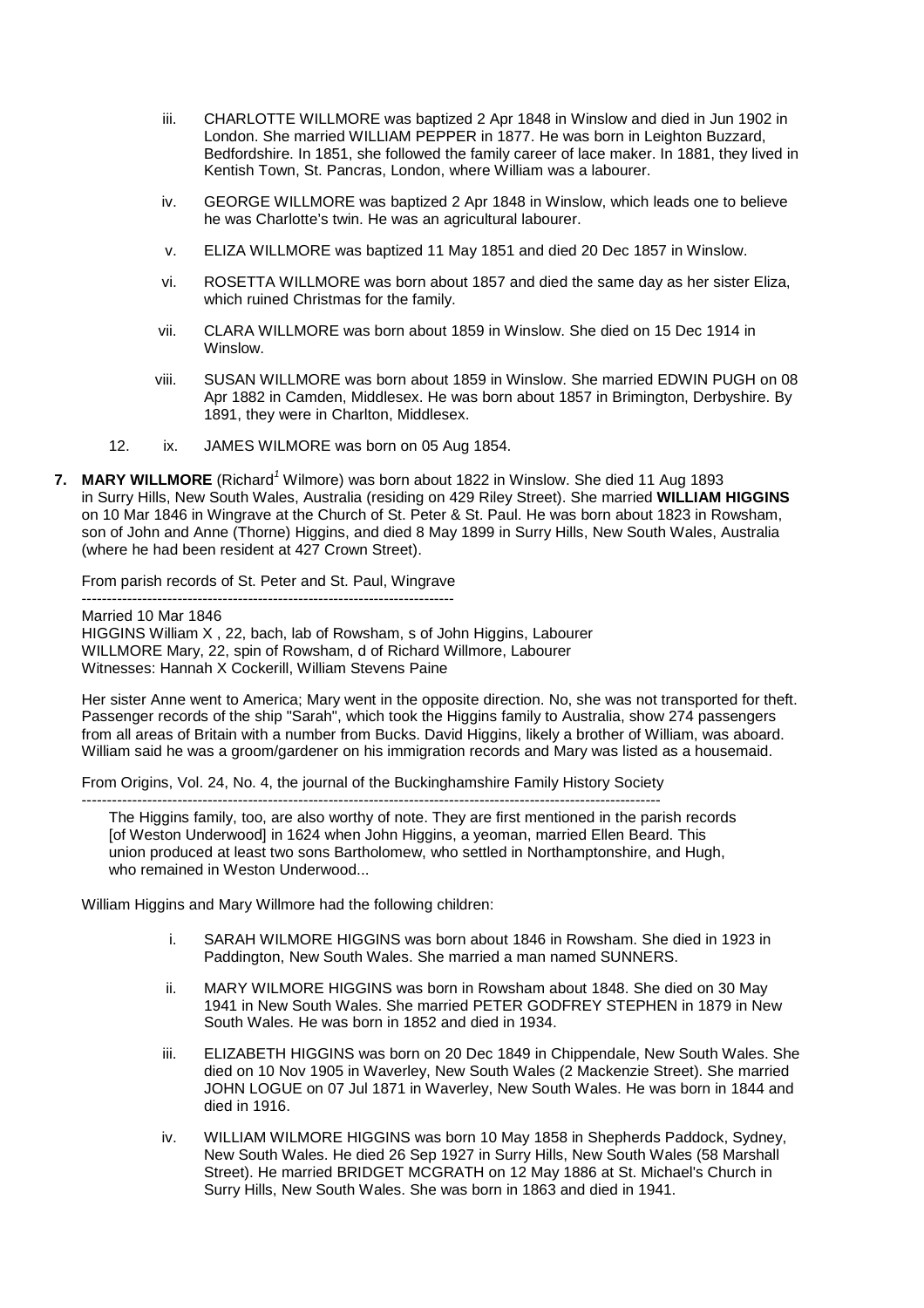- v. ANN WILMORE HIGGINS was born in 1861 in Shepherds Paddock, Sydney, New South Wales. She died on 08 May 1905.
- vi. THOMAS W. HIGGINS was born on 06 Apr 1854 in Chippendale, New South Wales. He died on 03 Mar 1888 in Leichhardt, New South Wales (All North Streets). He married JANE TURNIDGE on 17 Aug 1877 in Surry Hills, New South Wales. She was born in 1855 and died in 1929.
- vii. HENRIETTA HIGGINS was born in 1852 in Sydney, New South Wales. She died 12 Apr 1897 in Waterloo, New South Wales (27 Botany Road). She married JOHN LAURENCE DEELEY 12 Apr 1871 at St. Benedict's Church in Sydney, New South Wales. He was born in 1849 and died 27 Aug 1904 in Liverpool, New South Wales.
- viii. A CHILD HIGGINS.

## **Generation 3**

8. ROBERT WILMORE (John<sup>2</sup>, Richard<sup>1</sup>) was born in Winslow about 1843 and died after 1901. He married **LEAH BUDD** on 25 Nov 1867 in Winslow. She was born about 1846 in Winslow and died in May 1893. Her parents were Phillip (1813-1886) and Martha (1816-) Budd.

In 1871, they had the joy of living with her parents, but by 1881 they had their own place on Sheep Street. Robert was an agricultural labourer until sometime before 1881, when he became a bricklayer's labourer.

Robert Wilmore and Leah Budd had the following children, all born in Winslow:

- i. GEORGE WILMORE was born in 1872.
- ii. JOHN WILMORE was born in 1875.
- iii. ELIZABETH MARTHA WILMORE was born in 1880 and died in May 1881.
- 9. HANNAH WILMORE (Richard<sup>2</sup>, Richard<sup>1</sup>) was born about 1835 in Winslow. She died 07 Feb 1876 in Paddington, Shepherds Paddock, Sydney, New South Wales, Australia (off Comber Street). She married **HENRY JAMES STEVENS** on 13 Oct 1853 in Winslow. He was born about 1832 in Swansea, Glamorganshire, Wales. He died on 30 Mar 1880 in Sydney, New South Wales, Australia (Iceworks, Ice Street).

Like her sister Mary, Hannah, Henry, and their son Henry immigrated to Australia. They embarked on the sailing ship 'Samuel Boddington' at Plymouth in Oct 1854 and arrived in New South Wales 17 Feb 1855. Imagine more than three months on a crowded ship with a baby and no aspirin for headaches.

Henry James Stevens and Hannah Wilmore had the following child:

- i. HENRY JAMES STEVENS was born on 12 Mar 1854 in Winslow.
- 10. WILLIAM WILMORE (Richard<sup>2</sup>, Richard<sup>1</sup>) was born about 1841 in Winslow. He married JANE BOWDEN in Mar 1862 in Winslow. She was born about 1840 in Winslow. Her father was Joseph Bowden, a farmer born in Winslow. Her mother, whose maiden name is unknown, was Elizabeth. Elizabeth was born in Bletchley.

In 1851, Jane's family lived on Horn Street. For the census, they reported that Jane was born in Shipton. She wasn't with her family in 1861, but her dad said he was also born in Shipton. He was a farmer tending 23 acres.

After their marriage, William and Jane lived in the Church Yard. He was a farmer with 11 acres of land. By 1881, they had moved to Shipton, where he was a Threshing Engineer, also known as an agricultural machine attendant. Their neighbor was Thomas Hand, who had 185 acres to take care of.

William Wilmore and Jane Bowden had the following children, all born in Winslow:

i. ELIZABETH WILMORE was born about 1863.